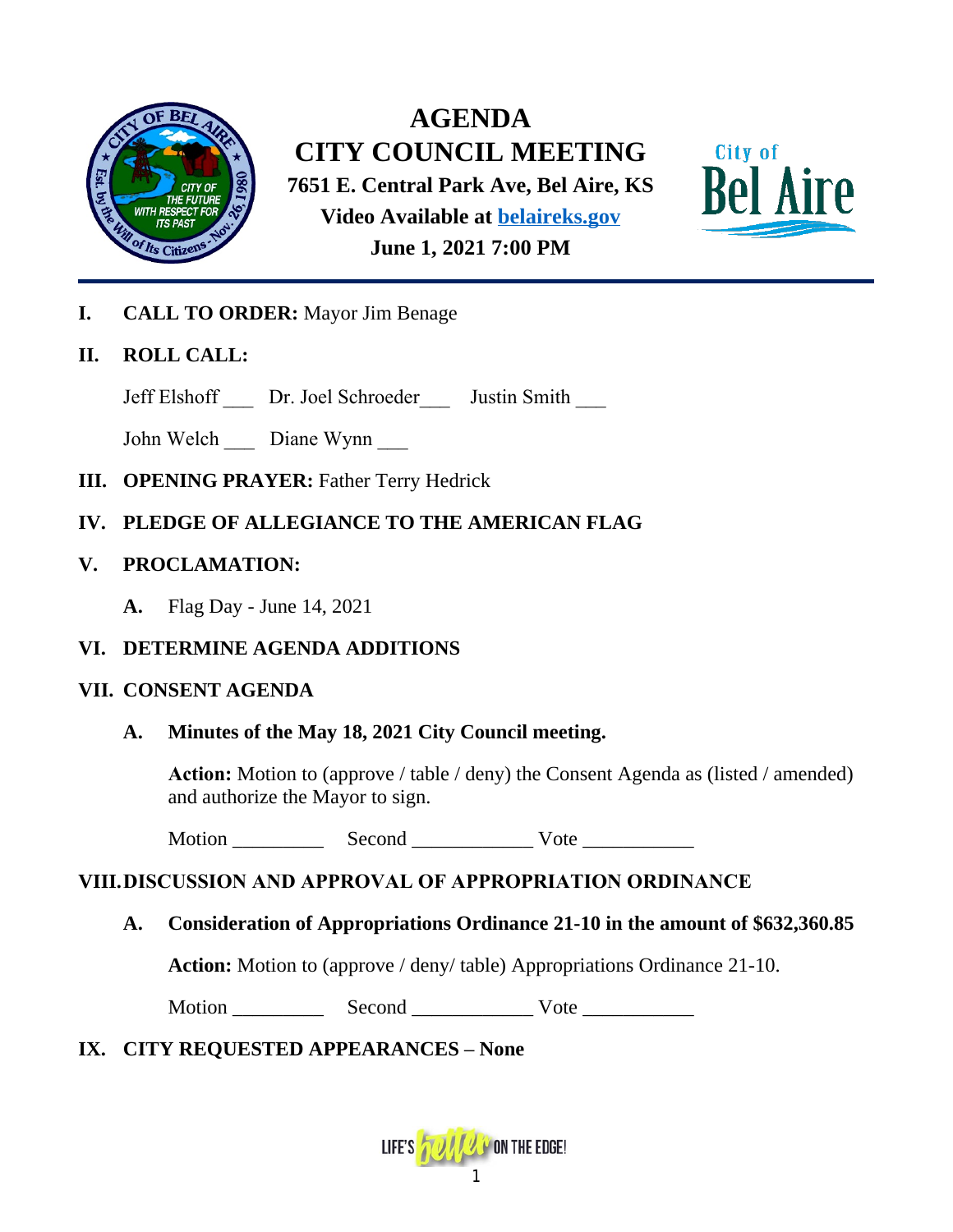**X. CITIZEN CONCERNS:** *Public comment may be sent by email to the City Clerk at least 2 hours before a City Council meeting, received via US mail to City Hall on or before the day of a City Council meeting, or via other online platform provided on the City's website, explicitly for public comment during the meeting, or provided at the meeting. The City Clerk shall read comments for a period of time not to exceed 15 minutes during the Citizens Concerns segment of Council meetings. Persons speaking live at the meeting are limited to 3 minutes.*

# **XI. REPORTS**

- **A. Council Member Reports**
- **B. Mayor's Report**
- **C. City Attorney Report**
- **D. City Manager Report**

# **XII. ORDINANCES, RESOLUTIONS AND FINAL ACTIONS**

**A. Consideration of approval of the Mayor's appointment of Dee Roths to the Bel Aire Planning Commission, term ending June 1, 2024.**

**Action**: Motion to (accept/ deny/ table) he Mayor's appointment of Dee Roths to the Bel Aire Planning Commission.

Motion Second Vote

# **B. Consideration of A Resolution Authorizing The Offering For Sale Of General Obligation Refunding Bonds, Series 2021A, And General Obligation Temporary Notes, Series 2021B, Of The City Of Bel Aire, Kansas.**

**Action**: Motion to (accept/ deny/ table) A Resolution Authorizing The Offering For Sale Of General Obligation Refunding Bonds, Series 2021A, And General Obligation Temporary Notes, Series 2021B, Of The City Of Bel Aire, Kansas, and authorize the Mayor to sign.

Motion \_\_\_\_\_\_\_\_\_ Second \_\_\_\_\_\_\_\_\_\_\_\_ Vote \_\_\_\_\_\_\_\_\_\_\_

**C. Consideration of A Resolution Authorizing Certain Street And Water System Improvements To And Along Prestwick Avenue In The City Of Bel Aire, Kansas; And Authorizing The Issuance Of General Obligation Bonds Of The City To Pay Such Costs.**

**Action**: Motion to (accept/ deny/ table) A Resolution Authorizing Certain Street And Water System Improvements To And Along Prestwick Avenue In The City Of Bel Aire, Kansas; And Authorizing The Issuance Of General Obligation Bonds Of The City To Pay Such Costs, and authorize the Mayor to sign.

Motion \_\_\_\_\_\_\_\_\_ Second \_\_\_\_\_\_\_\_\_\_\_\_ Vote \_\_\_\_\_\_\_\_\_\_\_

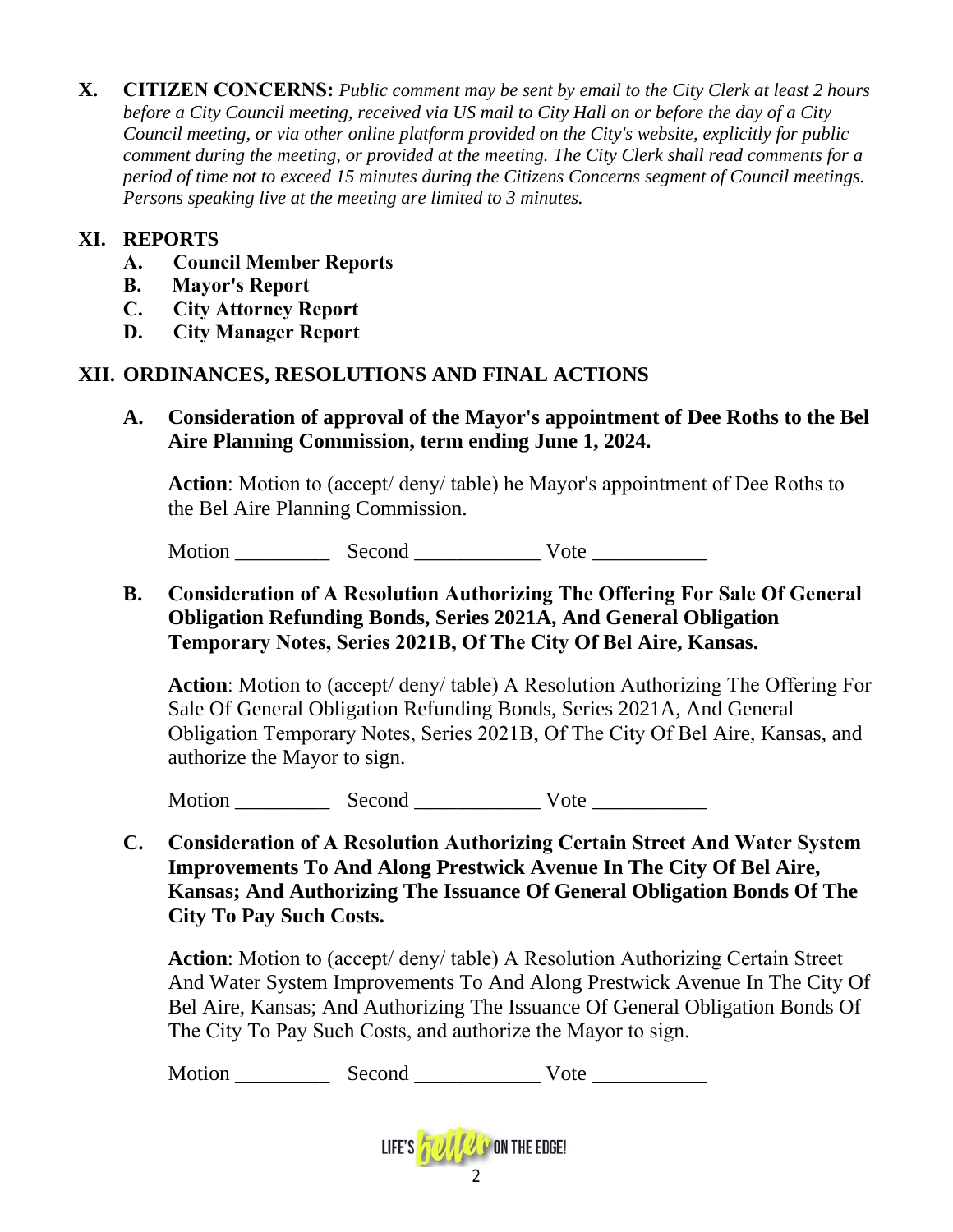**D. Consideration of A Resolution Determining The Advisability Of The Making Of Certain Internal Improvements In The City Of Bel Aire, Kansas; Making Certain Findings With Respect Thereto; And Authorizing And Providing For The Making Of The Improvements In Accordance With Such Findings (Paving Improvements/Rock Spring 3rd Addition – Phase 1); And Amending, Restating And Repealing Resolution No. R-19-06**

**Action:** Motion to (approve/ deny/ table) A Resolution Determining The Advisability Of The Making Of Certain Internal Improvements In The City Of Bel Aire, Kansas; Making Certain Findings With Respect Thereto; And Authorizing And Providing For The Making Of The Improvements In Accordance With Such Findings (Paving Improvements/Rock Spring 3rd Addition – Phase 1); And Amending, Restating And Repealing Resolution No. R-19-06, and authorize the Mayor to sign.

Motion Second Vote

**E. Consideration of A Resolution Determining The Advisability Of The Making Of Certain Internal Improvements In The City Of Bel Aire, Kansas; Making Certain Findings With Respect Thereto; And Authorizing And Providing For The Making Of The Improvements In Accordance With Such Findings (Paving Improvements/Rock Spring 3rd Addition – Phase 2); And Amending, Restating And Repealing Resolution No. R-19-06.**

**Action:** Motion to (approve/ deny/ table) A Resolution Determining The Advisability Of The Making Of Certain Internal Improvements In The City Of Bel Aire, Kansas; Making Certain Findings With Respect Thereto; And Authorizing And Providing For The Making Of The Improvements In Accordance With Such Findings (Paving Improvements/Rock Spring 3rd Addition – Phase 2); And Amending, Restating And Repealing Resolution No. R-19-06, and authorize the Mayor to sign.

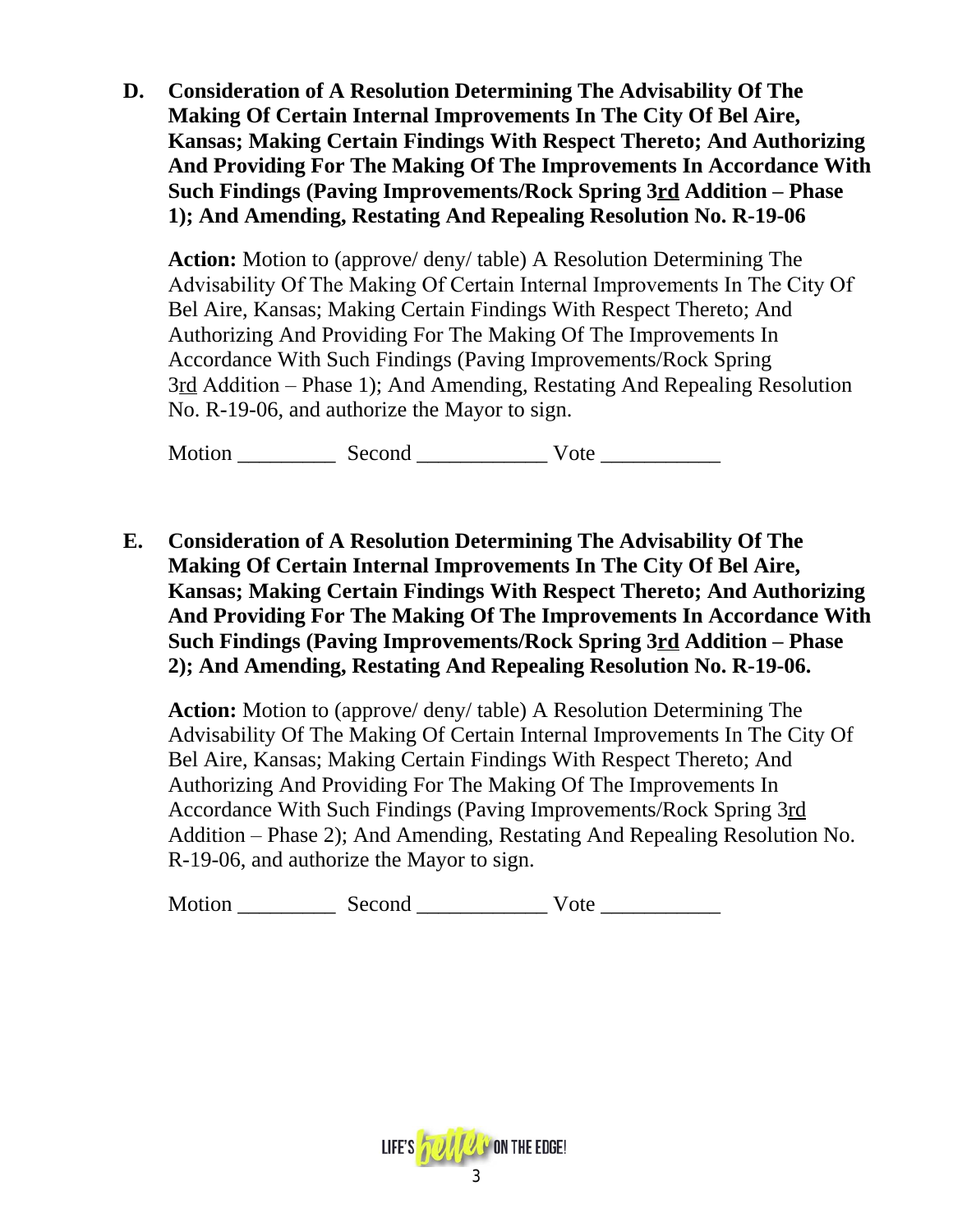**F. Consideration of A Resolution Determining The Advisability Of The Making Of Certain Internal Improvements In The City Of Bel Aire, Kansas; Making Certain Findings With Respect Thereto; And Authorizing And Providing For The Making Of The Improvements In Accordance With Such Findings (Sanitary Sewer Improvements/Rock Spring 3rd Addition – Phase 1); And Amending, Restating And Repealing Resolution No. R-19-07.**

**Action:** Motion to (approve/ deny/ table) A Resolution Determining The Advisability Of The Making Of Certain Internal Improvements In The City Of Bel Aire, Kansas; Making Certain Findings With Respect Thereto; And Authorizing And Providing For The Making Of The Improvements In Accordance With Such Findings (Sanitary Sewer Improvements/Rock Spring 3rd Addition – Phase 1); And Amending, Restating And Repealing Resolution No. R-19-07, and authorize the Mayor to sign.

Motion \_\_\_\_\_\_\_\_\_ Second \_\_\_\_\_\_\_\_\_\_\_\_ Vote \_\_\_\_\_\_\_\_\_\_\_

**G. Consideration of A Resolution Determining The Advisability Of The Making Of Certain Internal Improvements In The City Of Bel Aire, Kansas; Making Certain Findings With Respect Thereto; And Authorizing And Providing For The Making Of The Improvements In Accordance With Such Findings (Sanitary Sewer Improvements/Rock Spring 3rd Addition – Phase 2); And Amending, Restating And Repealing Resolution No. R-19-07.**

**Action:** Motion to (accept/ deny/ table) A Resolution Determining The Advisability Of The Making Of Certain Internal Improvements In The City Of Bel Aire, Kansas; Making Certain Findings With Respect Thereto; And Authorizing And Providing For The Making Of The Improvements In Accordance With Such Findings (Sanitary Sewer Improvements/Rock Spring 3rd Addition – Phase 2); And Amending, Restating And Repealing Resolution No. R-19-07, and authorize the Mayor to sign.

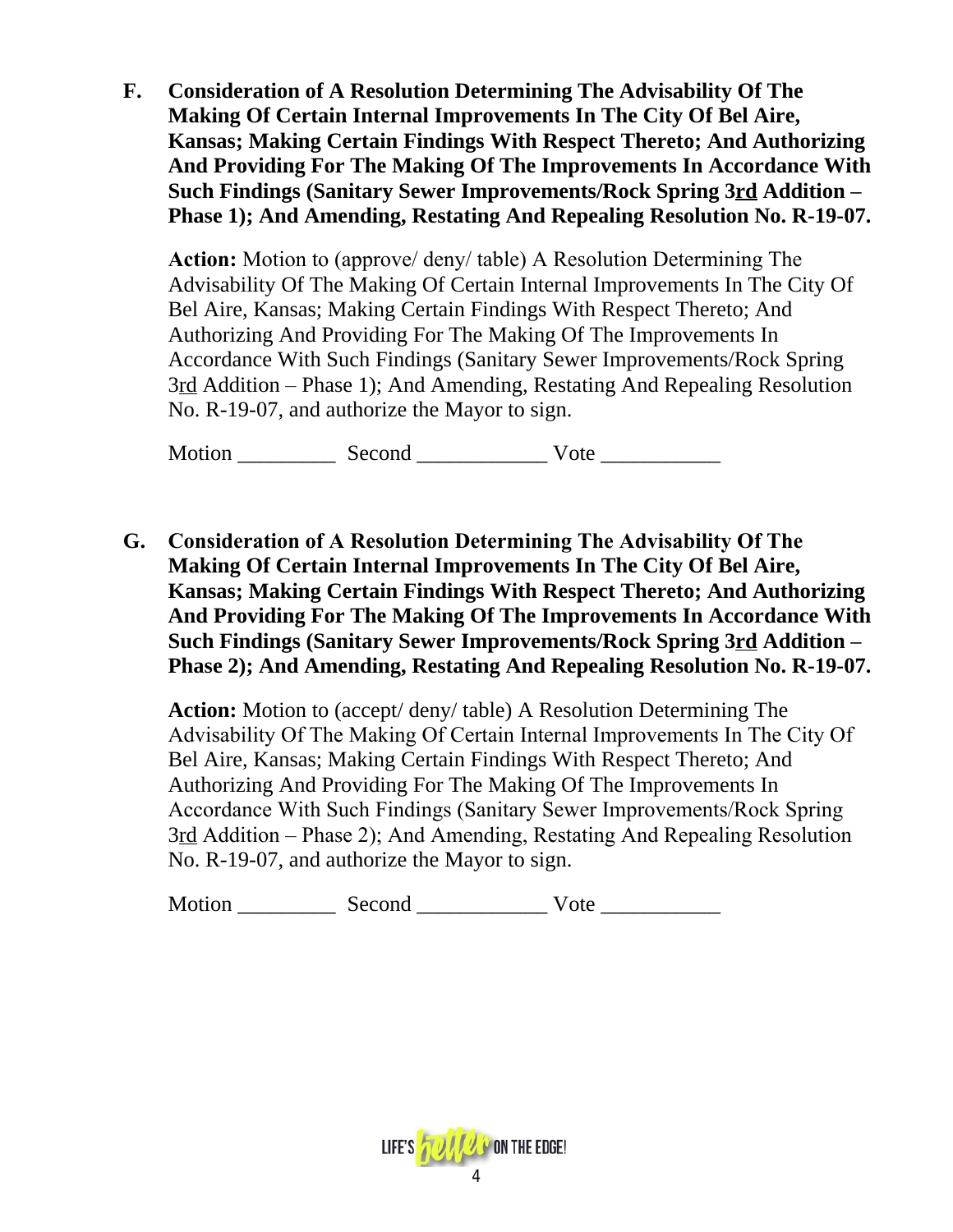**H. Consideration of A Resolution Determining The Advisability Of The Making Of Certain Internal Improvements In The City Of Bel Aire, Kansas; Making Certain Findings With Respect Thereto; And Authorizing And Providing For The Making Of The Improvements In Accordance With Such Findings (Storm Water Drainage Improvements/Rock Spring 3rd Addition).**

**Action**: Motion to (accept/ deny/ table) A Resolution Determining The Advisability Of The Making Of Certain Internal Improvements In The City Of Bel Aire, Kansas; Making Certain Findings With Respect Thereto; And Authorizing And Providing For The Making Of The Improvements In Accordance With Such Findings (Storm Water Drainage Improvements/Rock Spring 3rd Addition), and authorize the Mayor to sign.

Motion Second Vote **Second** 

**I. Consideration of A Resolution Determining The Advisability Of The Making Of Certain Internal Improvements In The City Of Bel Aire, Kansas; Making Certain Findings With Respect Thereto; And Authorizing And Providing For The Making Of The Improvements In Accordance With Such Findings (Water Distribution System Improvements/Rock Spring 3rd Addition—Phase 1); And Amending, Restating And Repealing Resolution No. R-19-09.**

**Action**: Motion to (accept/ deny/ table) A Resolution Determining The Advisability Of The Making Of Certain Internal Improvements In The City Of Bel Aire, Kansas; Making Certain Findings With Respect Thereto; And Authorizing And Providing For The Making Of The Improvements In Accordance With Such Findings (Water Distribution System Improvements/Rock Spring 3rd Addition—Phase 1); And Amending, Restating And Repealing Resolution No. R-19-09, and authorize the Mayor to sign.

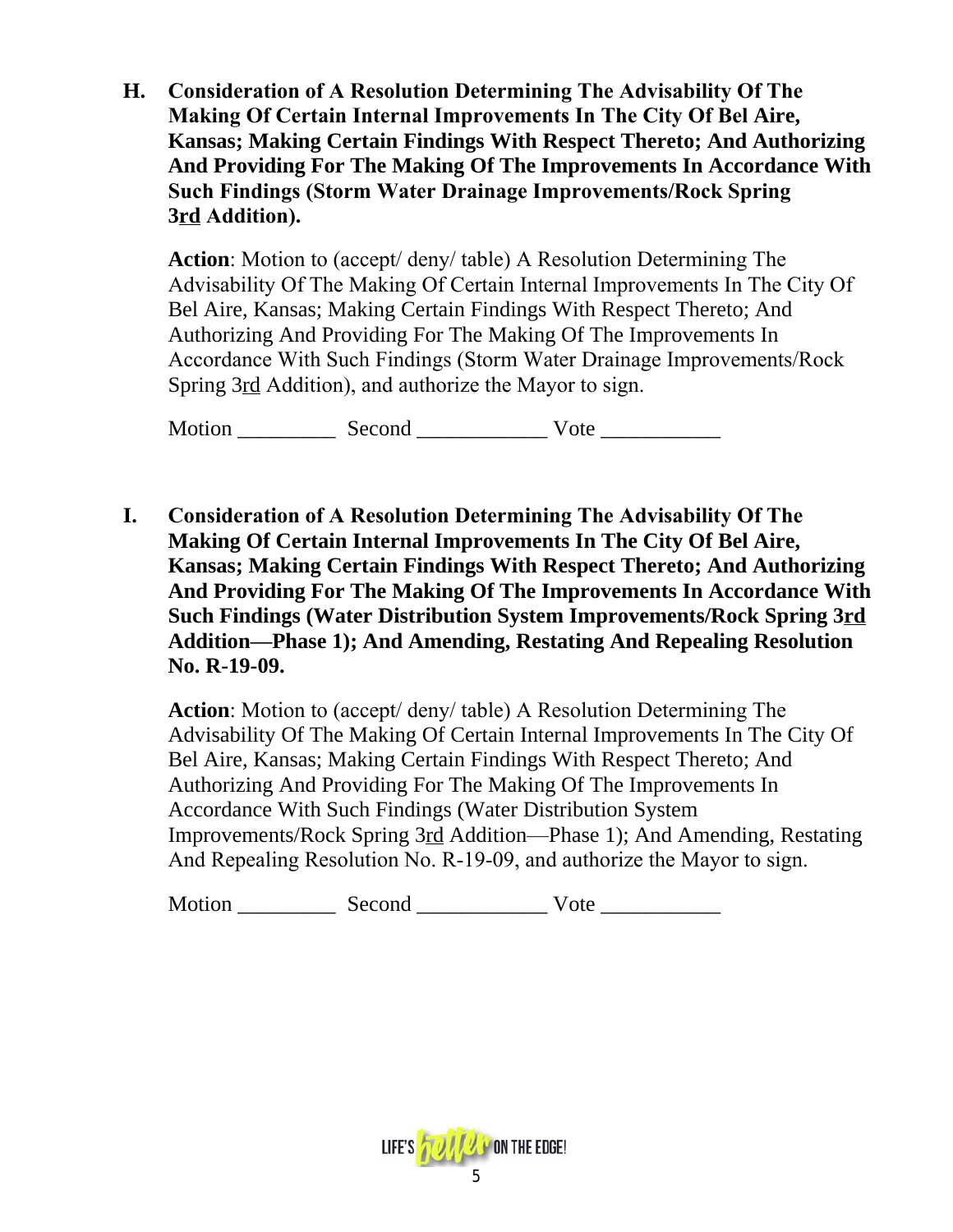**J. Consideration of A Resolution Determining The Advisability Of The Making Of Certain Internal Improvements In The City Of Bel Aire, Kansas; Making Certain Findings With Respect Thereto; And Authorizing And Providing For The Making Of The Improvements In Accordance With Such Findings (Sanitary Sewer Improvements/Skyview At Block 49 - Phase 1); And Amending, Restating And Repealing Resolution No. R-21-04.**

**Action:** Motion to (accept/ deny/ table) A Resolution Determining The Advisability Of The Making Of Certain Internal Improvements In The City Of Bel Aire, Kansas; Making Certain Findings With Respect Thereto; And Authorizing And Providing For The Making Of The Improvements In Accordance With Such Findings (Sanitary Sewer Improvements/Skyview At Block 49 - Phase 1); And Amending, Restating And Repealing Resolution No. R-21-04, and authorize the Mayor to sign.

Motion Second Vote

**K. Consideration of A Resolution Determining The Advisability Of The Making Of Certain Internal Improvements In The City Of Bel Aire, Kansas; Making Certain Findings With Respect Thereto; And Authorizing And Providing For The Making Of The Improvements In Accordance With Such Findings (Sanitary Sewer Improvements/Skyview At Block 49 - Phase 2) ; And Amending, Restating And Repealing Resolution No. R-21-08.**

**Action**: Motion to (accept/ deny/ table) A Resolution Determining The Advisability Of The Making Of Certain Internal Improvements In The City Of Bel Aire, Kansas; Making Certain Findings With Respect Thereto; And Authorizing And Providing For The Making Of The Improvements In Accordance With Such Findings (Sanitary Sewer Improvements/Skyview At Block 49 - Phase 2); And Amending, Restating And Repealing Resolution No. R-21-08, and authorize the Mayor to sign.

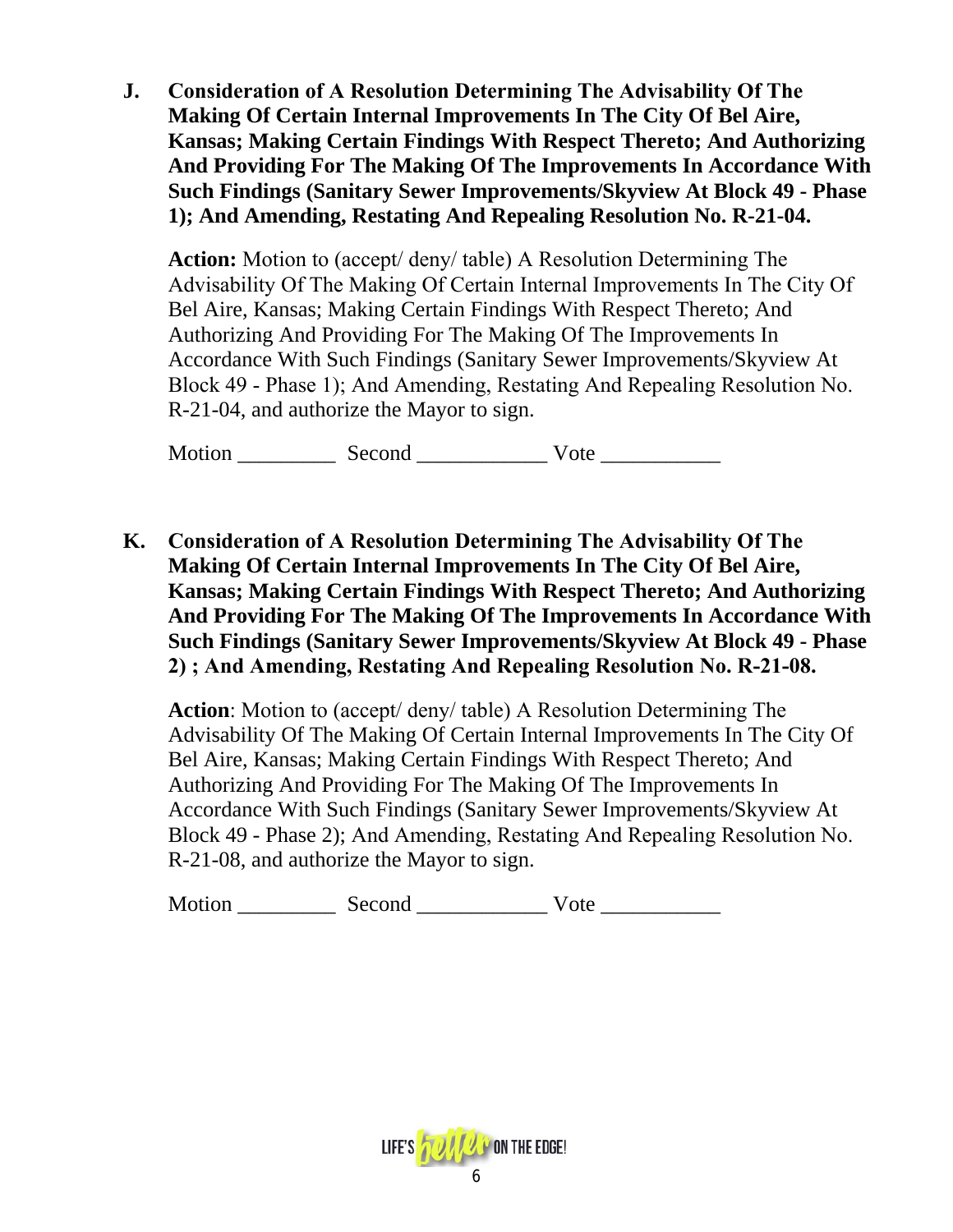**L. Consideration of An Ordinance Changing The Zoning Classification From R-4 Residential To R-1 Estate Residential On Certain Property Located Within The Corporate City Limits Of The City Of Bel Aire, Kansas (Chapel Landing Addition).**

**Action**: Motion to (accept/ deny/ table) An Ordinance Changing The Zoning Classification From R-4 Residential To R-1 Estate Residential On Certain Property Located Within The Corporate City Limits Of The City Of Bel Aire, Kansas (Chapel Landing Addition), and authorize the Mayor to sign.

| Motion              | Second       |                    |
|---------------------|--------------|--------------------|
| Jim Benage          | Jeff Elshoff | Dr. Joel Schroeder |
| <b>Justin Smith</b> | Diane Wynn   | John Welch         |
| Vote                |              |                    |

# **M. Consideration of a developer's agreement for Rock Spring 4th Addition**

**Action**: Motion to (accept/ deny/ table) the developer's agreement for Rock Spring 4th Addition and authorize the Mayor to sign.

Motion \_\_\_\_\_\_\_\_\_ Second \_\_\_\_\_\_\_\_\_\_\_\_ Vote \_\_\_\_\_\_\_\_\_\_\_

**N. Consideration of accepting a bid for Skyview at Block 49 Phase 1 Sanitary Sewer Improvements. Five bids were received:**

| Contractor                 | Sewer        |  |  |
|----------------------------|--------------|--|--|
| Apex                       | \$259,762.60 |  |  |
| Dondlinger                 | \$410,355.00 |  |  |
| McCullough                 | \$384,390.00 |  |  |
| Mies                       | \$389,564.50 |  |  |
| Nowak                      | \$393,959.00 |  |  |
| <b>Engineer's Estimate</b> | \$268,053.75 |  |  |

Action: Motion to (accept/ deny/ table) the bid from \_\_\_\_\_\_\_\_\_\_\_\_\_\_ in the amount of \$ \_\_\_\_\_\_\_\_\_\_\_ and authorize the Mayor to sign.

| M<br>ำ∩ท | חר |  |  |  |
|----------|----|--|--|--|
|----------|----|--|--|--|

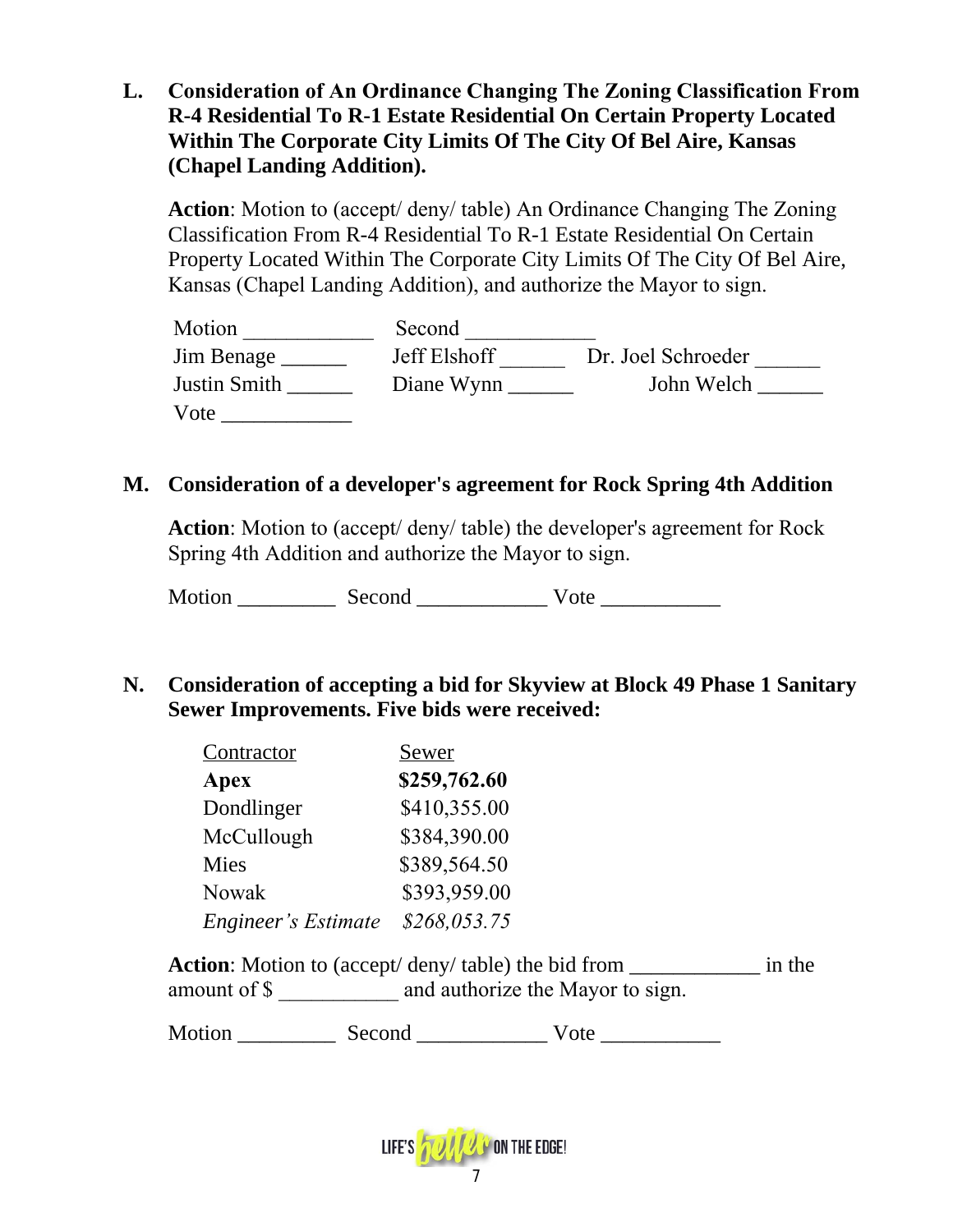# **O. Consideration of approving the City Of Bel Aire Sidewalk Replacement Program Fiscal Year 2021.**

**Action:** Motion to (approve/ deny/ table) the City Of Bel Aire Sidewalk Replacement Program Fiscal Year 2021 and authorize the Mayor to sign.

Motion Second Vote

# **P. Consideration of a request from Waste Connections for a 2% increase for solid waste and recycling fees for 2021 effective June 1, 2021 and adjust the solid waste and recycling fees in accordance.**

**Action**: Motion to (accept/ deny/ table) the request from Waste Connections for a 2% increase for solid waste and recycling fees for 2021 effective June 1, 2021 and adjust the solid waste and recycling fees in accordance and authorize the Mayor to sign.

Motion \_\_\_\_\_\_\_\_\_ Second \_\_\_\_\_\_\_\_\_\_\_\_ Vote \_\_\_\_\_\_\_\_\_\_\_

# **Q. Consideration of contract negotiations related to non-elected personnel.**

**Action:** Motion to go into Executive Session for the sole purpose of discussing the subject of: matters of non-elected personnel; pursuant to the KSA 75-4319 exception for the same. The meeting will be for a period of <u>minutes</u>, and the open meeting will resume in Council Chambers at \_\_\_\_\_\_\_PM.

Motion Second Vote

# **R. Consideration of Second Amendment to Employment Contract- City Manager**

**Action:** Motion to (approve/ deny/ table) the Second Amendment to Employment Contract- City Manager and authorize the Mayor to sign.

Motion Second Vote **Latter Second** 

# **S. Consideration of Second Amendment to Employment Contract- City Attorney**

**Action:** Motion to (approve/ deny/ table) the Second Amendment to Employment Contract- City Attorney and authorize the Mayor to sign.

Motion Second Vote **Later Second**